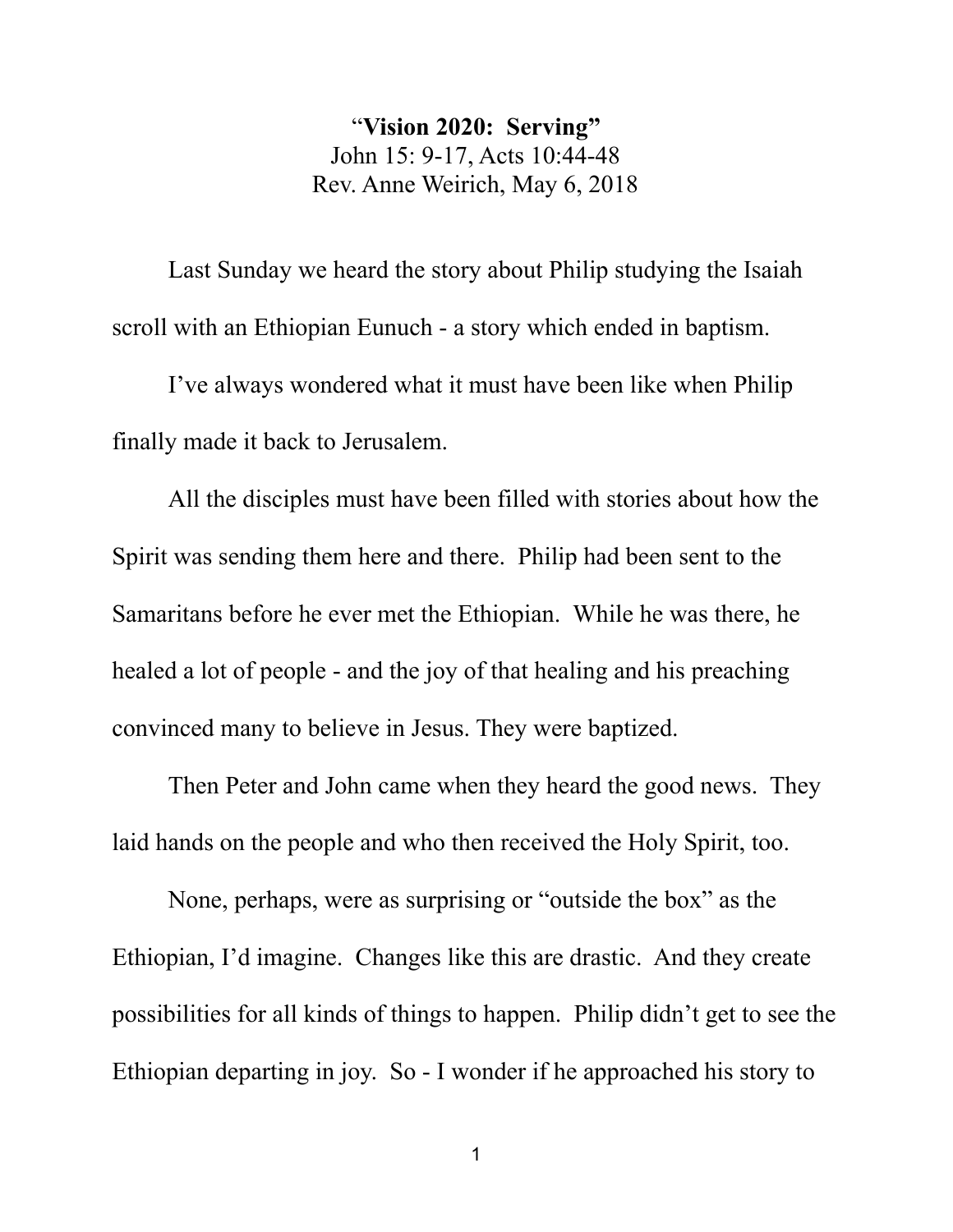the others with some trepidation… Or, maybe it was a kind of, "Well, you're never going to believe what happened to me the other day, when I was minding my own business…"

Our reading from Acts today is a couple of chapters later. Peter has been preaching and teaching, healing, even raising a woman, Tabitha, from death in Lydda. Peter's ministry was still only among the believers. But I have a feeling, he was open to more - after witnessing what happened to the Samaritans and perhaps hearing about the Ethiopian eunuch.

Just before our passage, the Spirit, an angel, a strange and powerful vision and a contingent of six from Caesarea had sent him to the home of Cornelius - a powerful Roman family. Peter wasn't alone. He was traveling with other believers. Peter didn't really understand the dream, the command to present himself, or any of it. But when the Roman Cornelius said he'd had an angel tell him to send for Peter, Peter leaned in and told the story of Jesus.

He started with a quote which harks back to an earlier time. "God is impartial," Peter says. Peter isn't saying that God is impartial to

2 and 2 and 2 and 2 and 2 and 2 and 2 and 2 and 2 and 2 and 2 and 2 and 2 and 2 and 2 and 2 and 2 and 2 and 2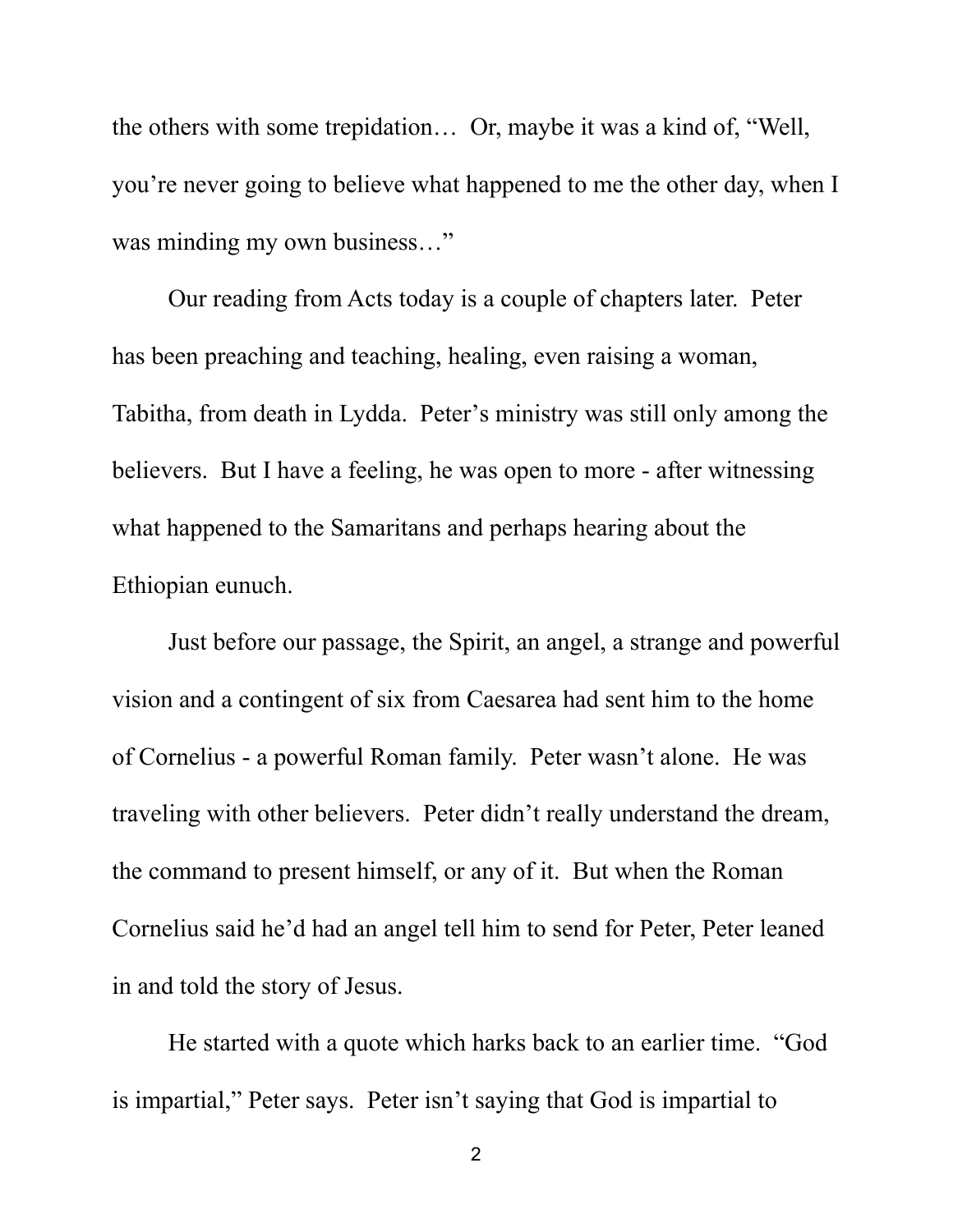religious or theological differences - those things are not irrelevant to God. God is impartial when it comes to God's justice and fairness in judging human beings according to their actions. (Deut. 10:17)

And God's impartiality stirred things up. This time, when Peter preached to the gathered Romans, he didn't have to lift a finger to lay hands or his voice to pray. This time the Spirit came unbidden and unbound. The gifts of the Spirit and the praise of God took hold. And the believers with Peter were astounded at what had been done by God.

 Because this wasn't the case of the Spirit including a single person, traveling away to Ethiopia. These were folks who were right there - at the center of power - there to stay.

Peter, like Philip would have to go back to Jerusalem and justify the baptisms of the Roman gentiles.

What astounds me is the double conversion that happens - almost with out a word preached on both sides. Cornelius and his family converted to believers in Christ. Peter converted to a new understanding of who his brothers and sisters were.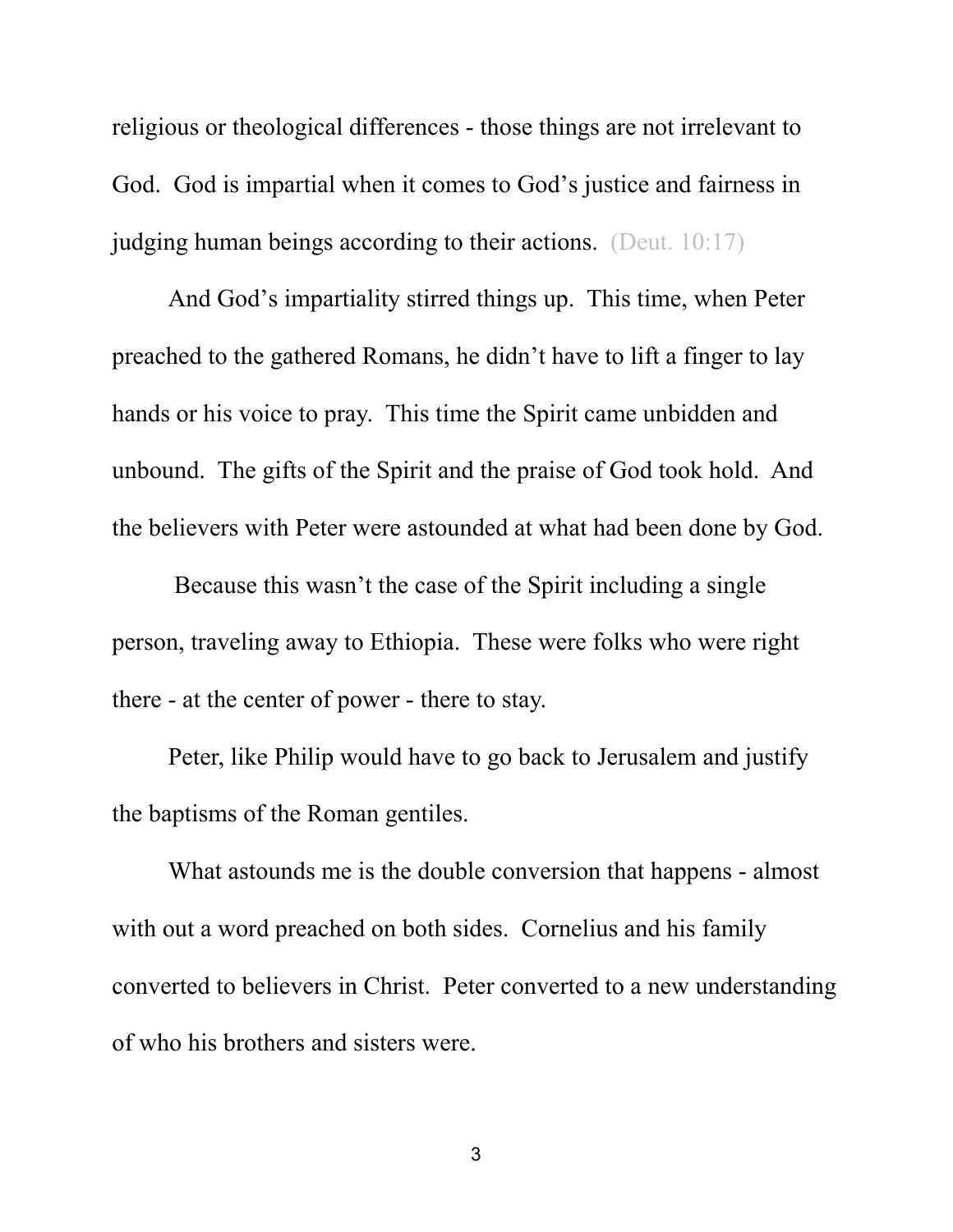Peter must have thought back to the vision .... Listen to it now.<br>Peter went into a trance and, "He saw the heaven opened and something like a large sheet coming down, being lowered to the ground by its four corners. In it were all kinds of four-footed creatures and reptiles and birds of the air. Then he heard a voice saying, 'Get up, Peter; kill and eat.' But Peter said, 'By no means, Lord; for I have never eaten anything that is profane or unclean.' The voice said to him again, a second time, 'What God has made clean, you must not call profane.' This happened three times, and the thing was suddenly taken up to heaven.

The vision, with God's voice saying "Nothing I have created is unclean," (Acts 10:11-14)

Nothing I have created is unclean. Nothing….

Later, when the six men came to bring Peter to Cornelius, the Spirit interpreted the vision for him saying, "go with them" and don't "make a distinction between them and us." ( $Acts 11:12$ )

I think that this little story from Acts teaches us what it means to love as we are loved.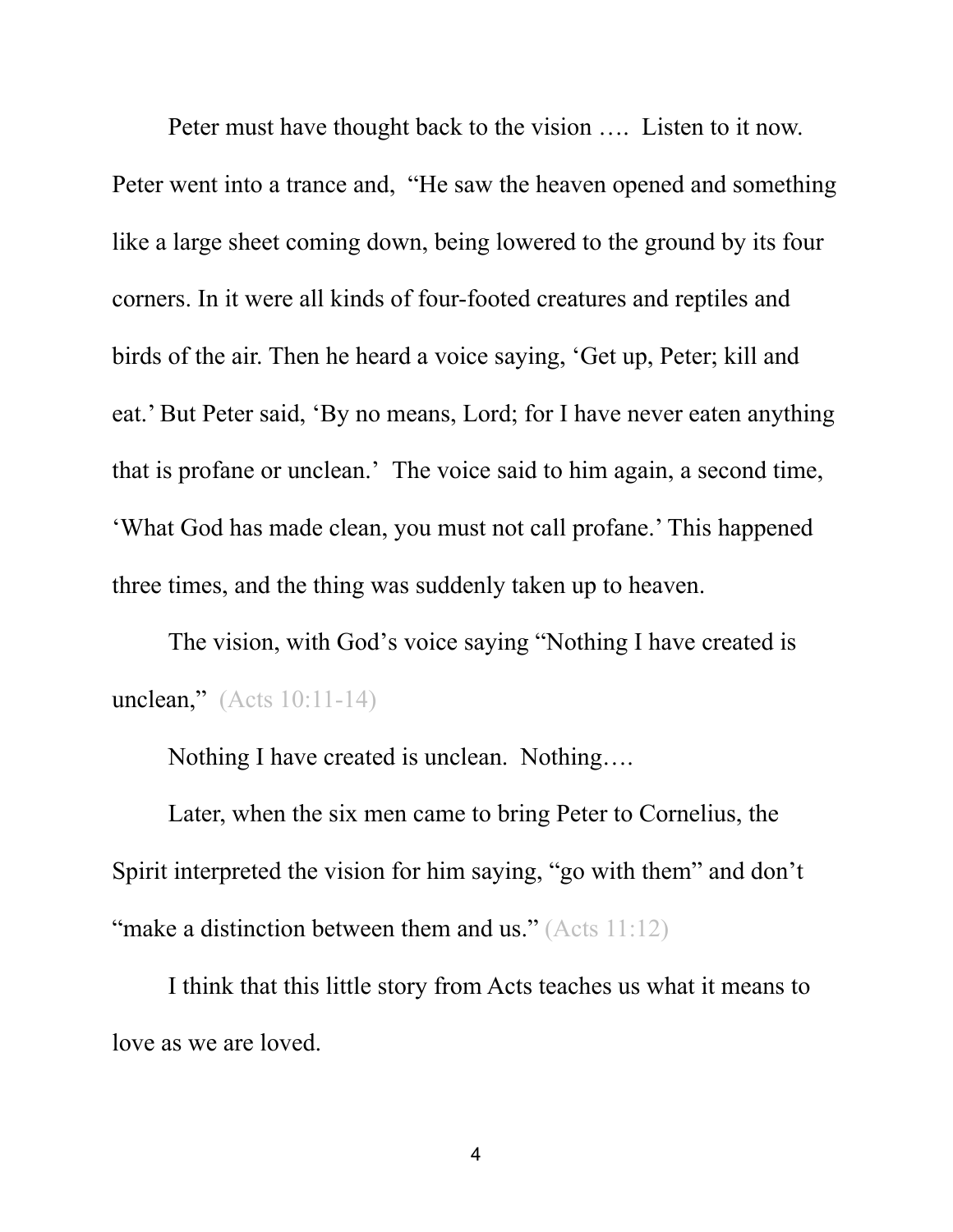So often, we show partiality. We distinguish between clean and unclean. We resist the idea that there is nothing that separates us from God and from one another.

Even though we come to this table over and over again in our lifetimes, a table which we know, shows no partiality - a table where heaven and earth meet and there is room for all who love God, who are curious about God, who wonder about God, who used to love God, who are angry with God or who don't have a concept of God are invited… we still favor some over others. We still love some more than others.

We are those who are called upon not to limit the power of the Spirit to take hold wherever and whenever and however the Spirit takes hold. And I believe that this is how we best serve one another.<br>I heard this great story on the news awhile back about a woman in

prison…

I'm going to tell you the story - and I'm going to tell you how I felt as I heard it - because it was a story of conversion for me.

This woman was in prison for murder.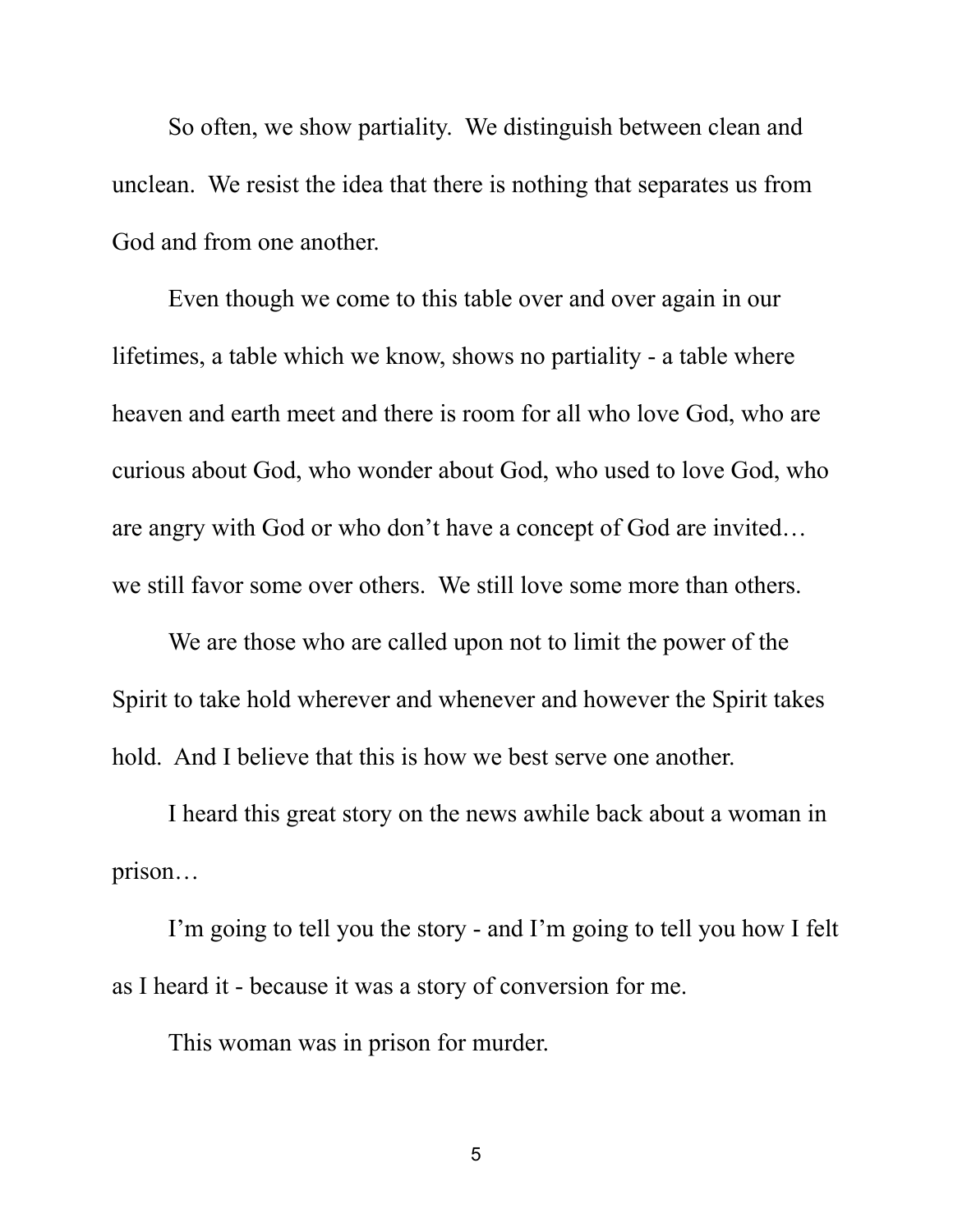She didn't deny she was a murderer. She had murdered her husband. And was serving a life sentence - with no chance of parole. I thought, okay… so what?

In prison, the woman had started to study. First her GED. Then, a bachelor's degree in something. And I thought, okay… well GED is good - nothing wrong with that. A bachelor's degree - well I wonder who pays for that? A BA for a murderer... Okay I can go along. I know I'd be tortured without learning - maybe she's the same.

Next, the woman received a Master's Degree.

I thought, "Hold on. For someone never getting out…. I'm not so sure that seems right." I'm not proud of these thoughts, mind you - but I'll admit them.

The reporter then said something that astounded me. "Now she has started on a PhD."

## Really….

The scene shifted to an interview with the woman. In my mind I was thinking, "Well, this should be good."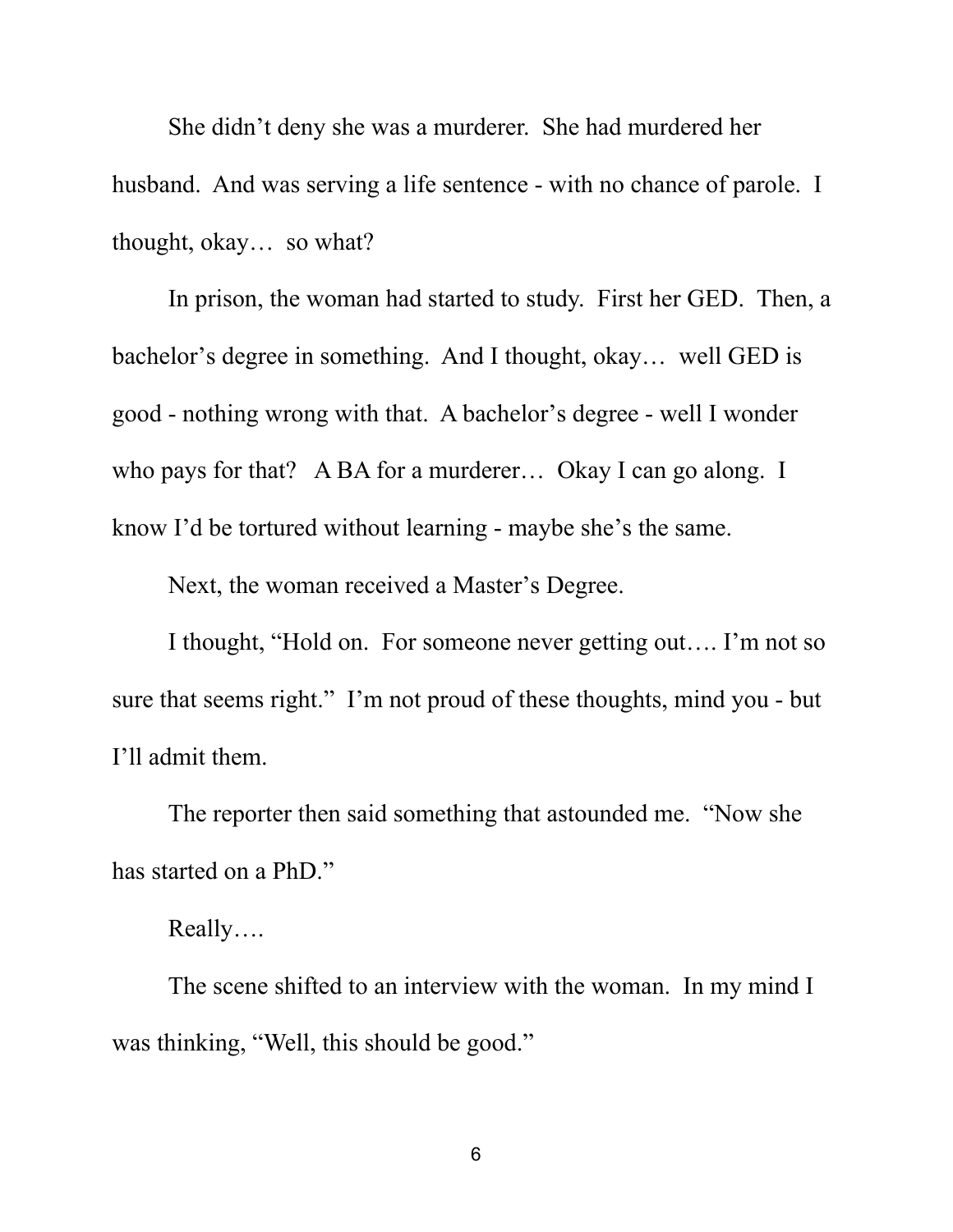The woman was really slow to start talking. But she began by saying that she'd understand how people might feel about her spending her time getting degrees while in prison. What a waste, folks must think. She said, that's what I'd think if it were me. After all, I'm never getting out.

She said, "Yes - I'm not getting out. But I'm in here with a lot of younger women who did lesser crimes. And they will be getting out someday. And when they see me studying hard for something, it inspires them to try it, too. And some of them go on to get their GED's and their degrees - so when they get out, they've got something to work with - and their chances of getting out of here for good are that much better. So that's why I'm working on my PhD."

I don't know if you were converted by her story - but I sure was. I felt - and still feel - such joy for her conversion. I know God will show her all fairness in judgment - no partiality - and I'm glad to do the same.

This is a sermon about the S in the PCUSA vision 2020. The S is for Serving….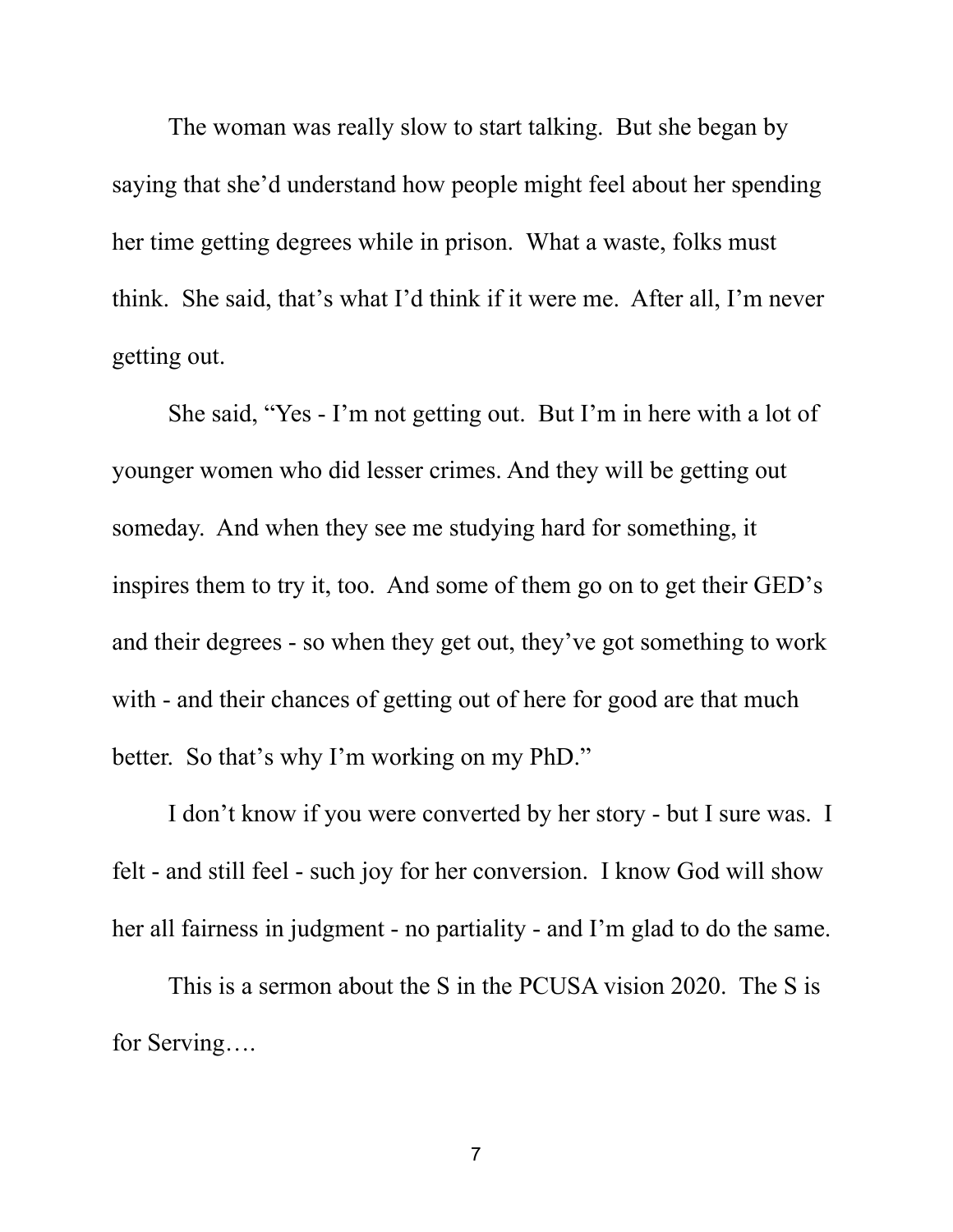As followers of the One who washed his disciples' feet, we listen to and serve our neighbors, working to meet their practical needs.

We partner with others to become the hands and feet of God in the world, showing compassion and generosity to all creation.

We venture beyond the familiar, meeting people where they are as we share Christ's transformative love.

For me, this vision of serving is contained in the final word of this understanding of service. The word LOVE.

Christ's love is transformative because it shows no partiality in the way that God shows no partiality. No thing, no one, is made unclean. Therefore, there is no separation among us, between us, in any way. The LOVE is impartial. We are met where we are. And we must meet all others where they are.

Jesus is trying to explain this to the disciples in our passage from John. Jesus is saying good bye to his friends. He knows what lies ahead - he knows he will die - just as we all know we will die. And he's offering comfort by trying to teach them how close we all become in Christ - even when he no longer can lay hands on them or sit beside them or share a meal with them.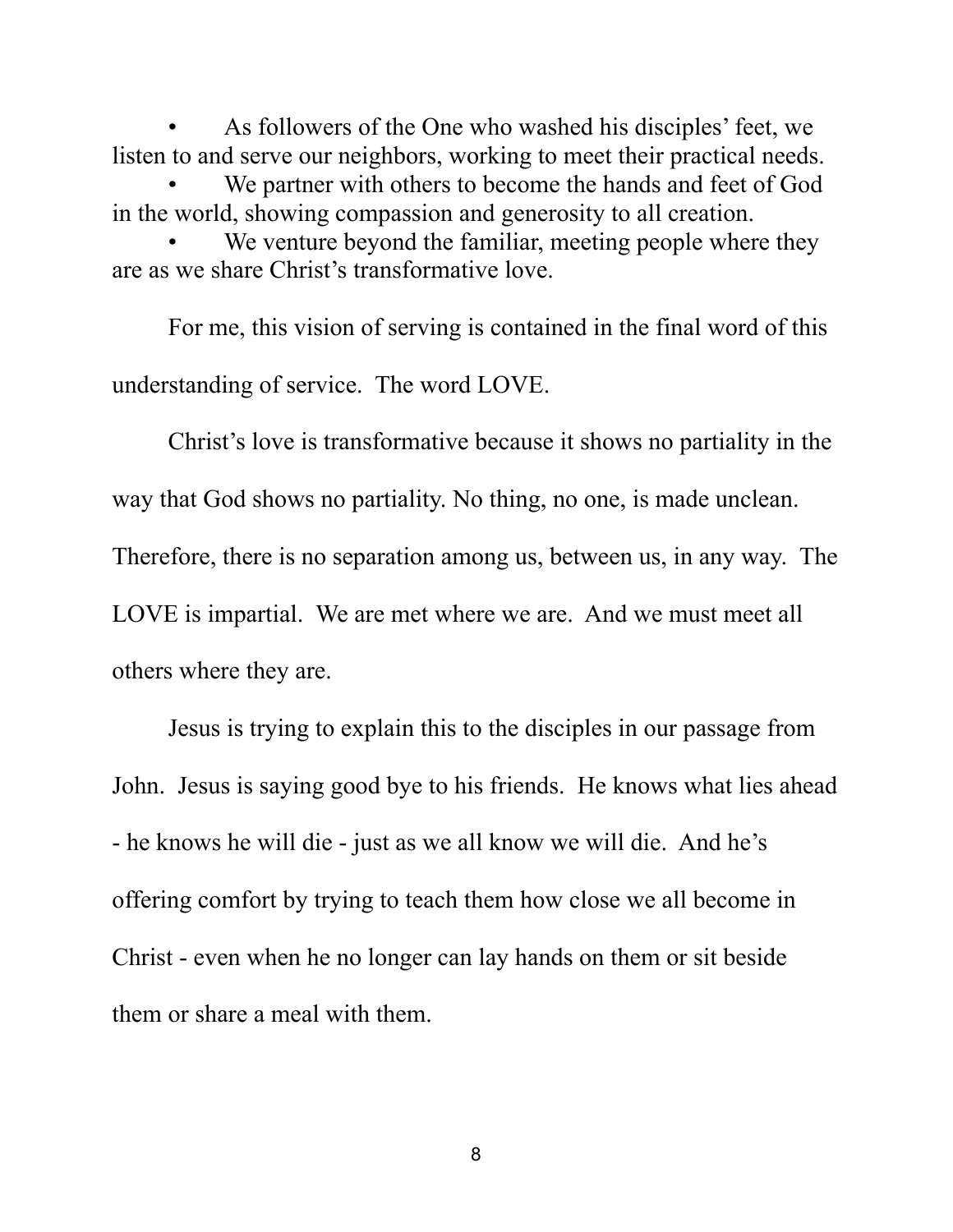"Your love itself will be the sign of all signs that we are acting together, living together, abiding together. Look at my intimacy with God: it's based on my listening and embodying and abiding in God's commandments to love, and in this way, God and I are inseparable. So go and do likewise! Listen and embody my commandment to love, and we'll be inseparable, too.

And here's the point of all this: I want us to be so close that my joy is yours, so that your joy will be perfect joy, complete joy, joy in all its fullness. Isn't that what every loving parent wants for his or her children? That's what God wants for you! And so: even though the heavens may seem to fall over in the days ahead, as I am handed over and sent down into the valley of the shadow of death, remember this: what I want for you, and what I promise you, and what I give to you - is joy."

http://www.saltproject.org/progressive-christian-blog/2018/5/1/love-forthe-sake-of-joy-salts-lectionary-commentary-for-easter-6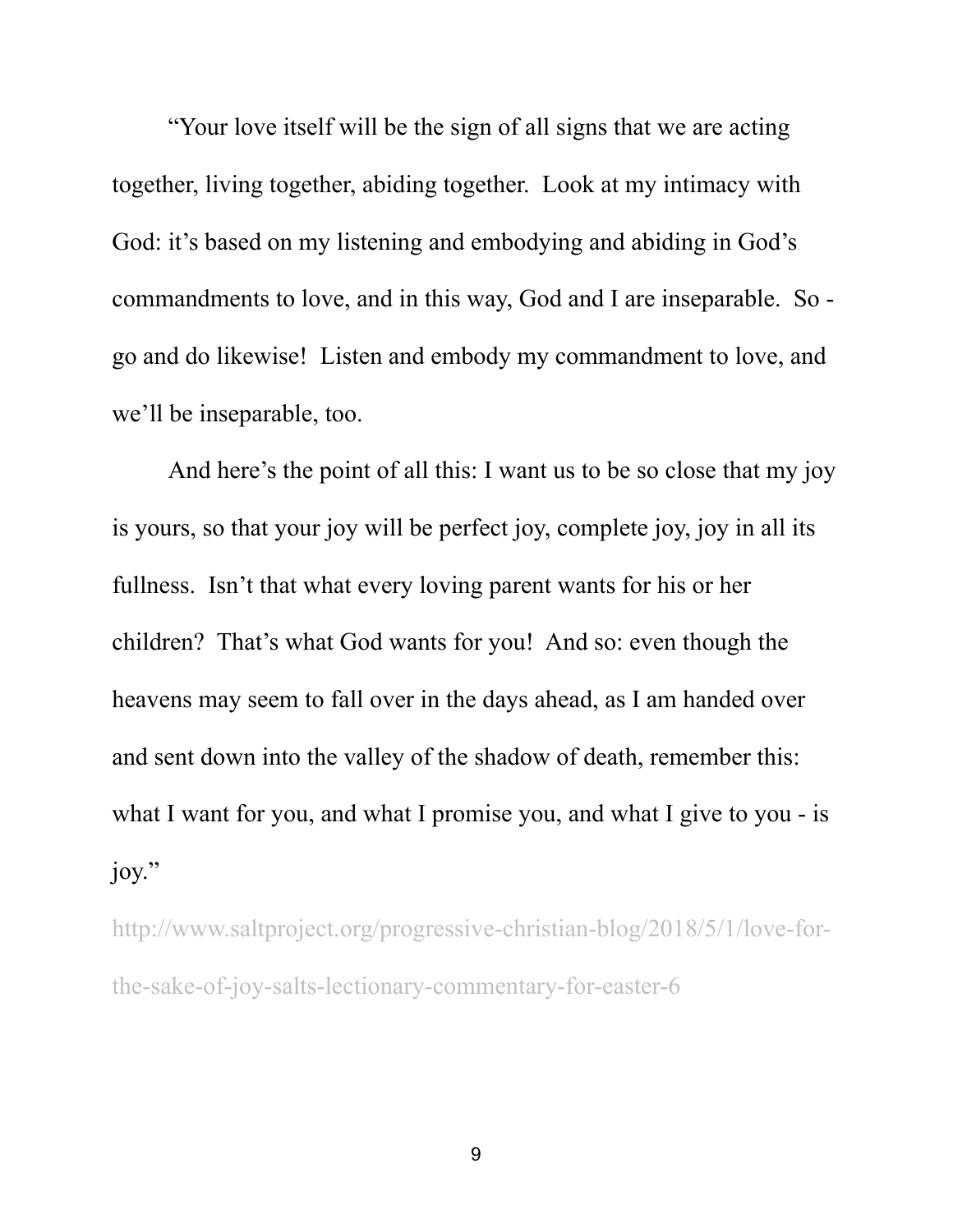Sometimes serving God, serving one another, can seem like a "should," or an "ought." We become weary or wary. Compassion fatigue sets in. We wonder if it is worth it. Is it doing any good?

All of these questions are judgments, my friends. Qualifiers that come from our own lack of conversion to the Spirit's ability to act - even when we think it isn't possible, or it's undeserved or a waste.

Jesus wants us to be converted from being this kind of servant.

Jesus wants us to become servants who act out of joy.

For some - faith is most important. For others, like myself, it is love that is most important.

But John's Jesus seems to tell is that there is a place where faith and love abide - and that place is joy.

Remember - the Ethiopian felt it - going on his way in joy.

Peter and the others felt it in Samaria - rejoicing at the Spirit's coming and the new believers baptized.

The Spirit showed it in Cornelius' family - all kinds of joy shown forth in praise and tongues.

I don't know about you - but I think I'm converted.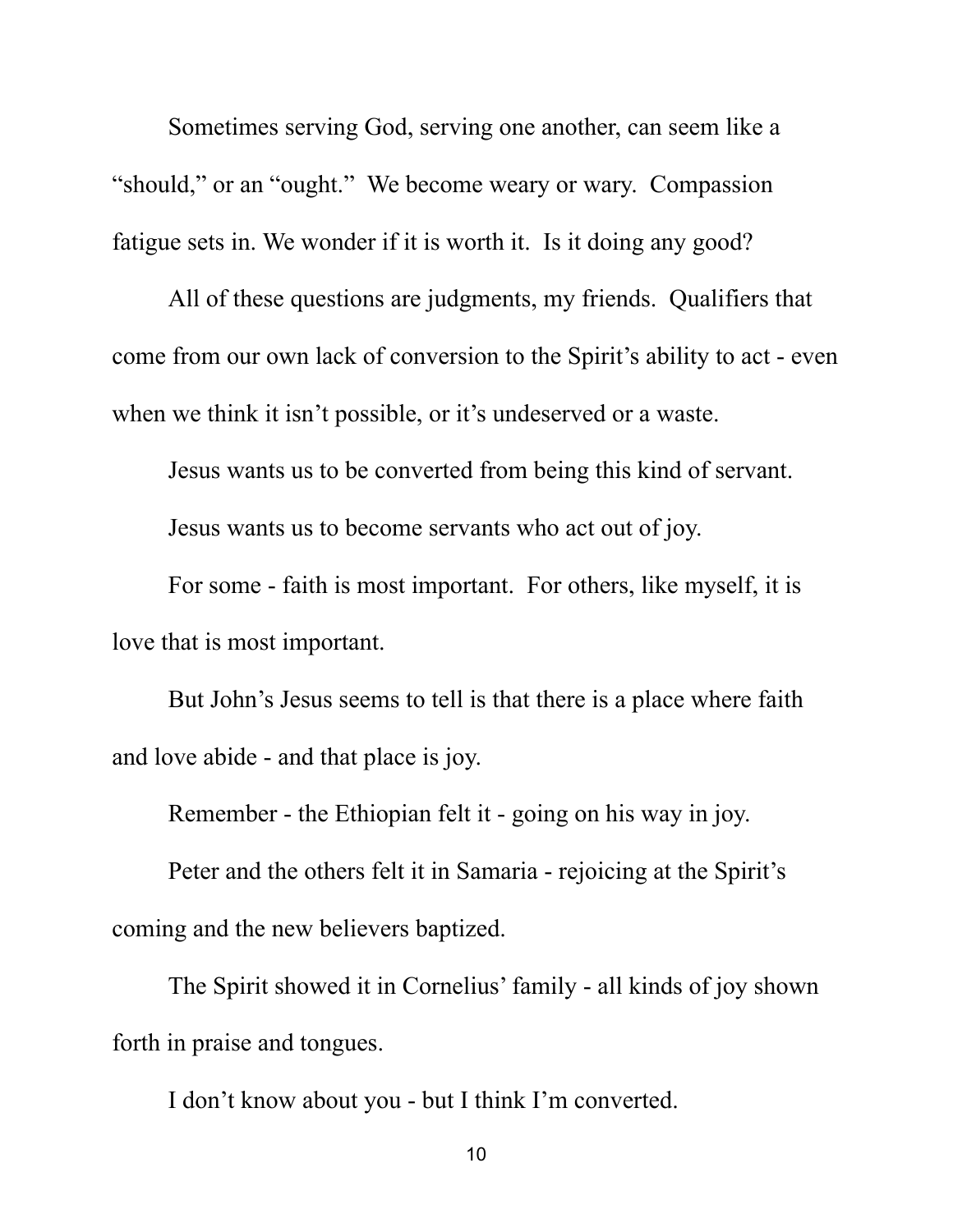I think it's important to have faith, to show love, for the purpose of joy - complete joy - where we are called friends, instead of servants.

Friends are those, who like Jesus, lay down their lives for their one another without partiality. When Jesus comforts us by asking us to keep the commandment to

love, he means do nothing, and follow no command, that does not build up our neighbors in love, ourselves in love, and the world in love.

This is the service of friendship.

And when it seems hard, or when we mess up or ignore or forget, or engage in all the other ways in which we cling to our old vision of clean and unclean, we can remember that we do not serve in vain.

Because, Jesus says, you didn't choose me for this kind of service, I chose you. And my love for you is steadfast. Nothing you do can change it. I chose you, I choose you, you are being chosen. And I commission you to go and SERVE - bear fruit, fruit that will last: serving one another, works of love for the sake of joy. (Ibid.)

That's what friends do!